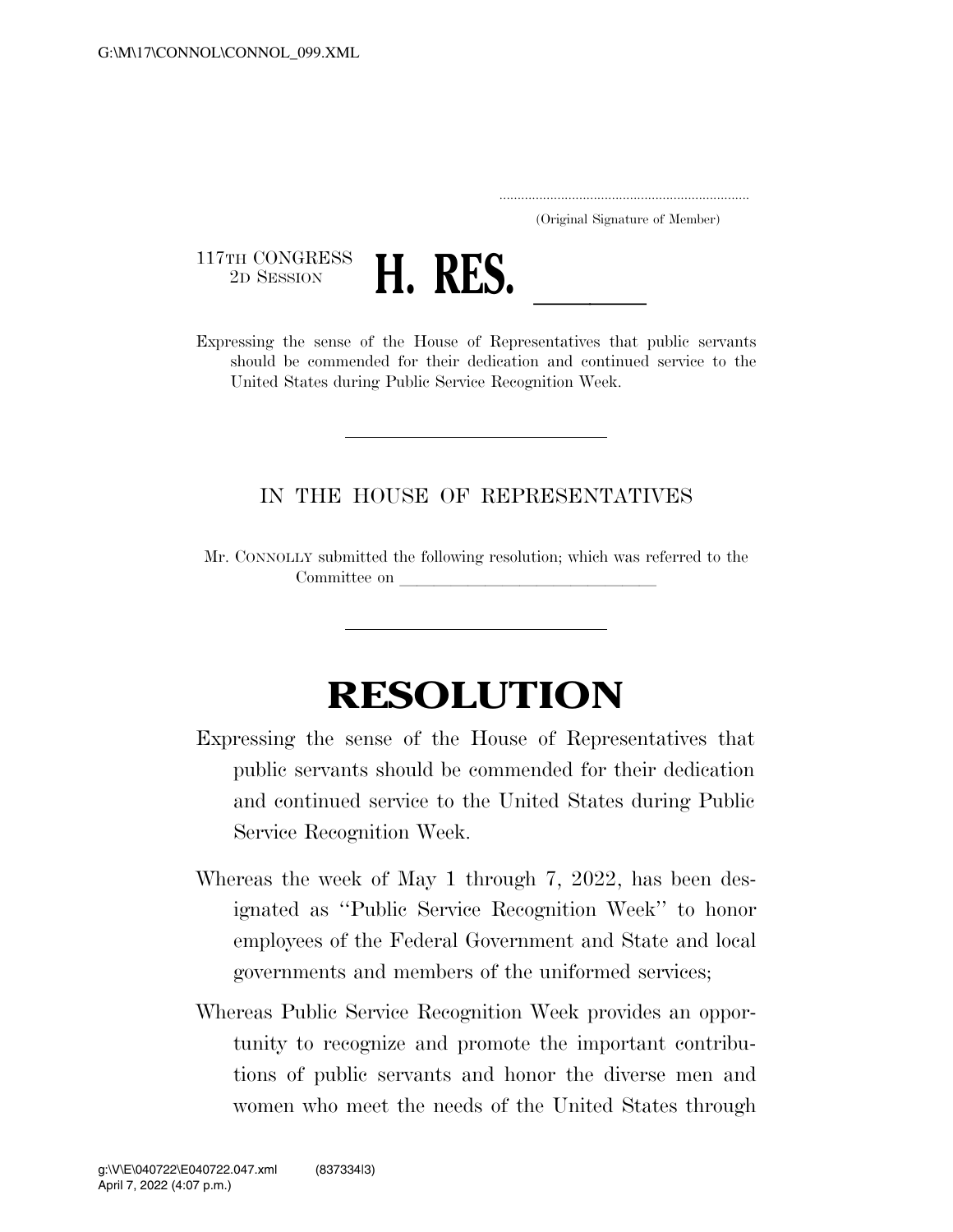work at all levels of government and as members of the uniformed services;

- Whereas millions of public servants have worked and continue to work to help the United States overcome the challenges from the COVID–19 pandemic, allowing essential services to continue and playing a critical role in protecting public health and safety;
- Whereas millions of individuals work in government service, and as members of the uniformed services, in every State, county, and city across the United States and in hundreds of cities abroad;
- Whereas public service is a noble calling involving a variety of challenging and rewarding professions;
- Whereas the ability of the Federal Government and State and local governments to be responsive, innovative, and effective depends on outstanding performance of dedicated public servants;
- Whereas the United States continues to reaffirm the critical importance of public service employees in responding to public health and economic challenges;
- Whereas the United States is a great and prosperous country, and public service employees contribute significantly to that greatness and prosperity;
- Whereas the United States benefits daily from the knowledge and skills of the highly trained individuals who work in public service;

Whereas public servants—

(1) defend the freedom of the people of the United States and advance the interests of the United States and the ideals of democracy around the world;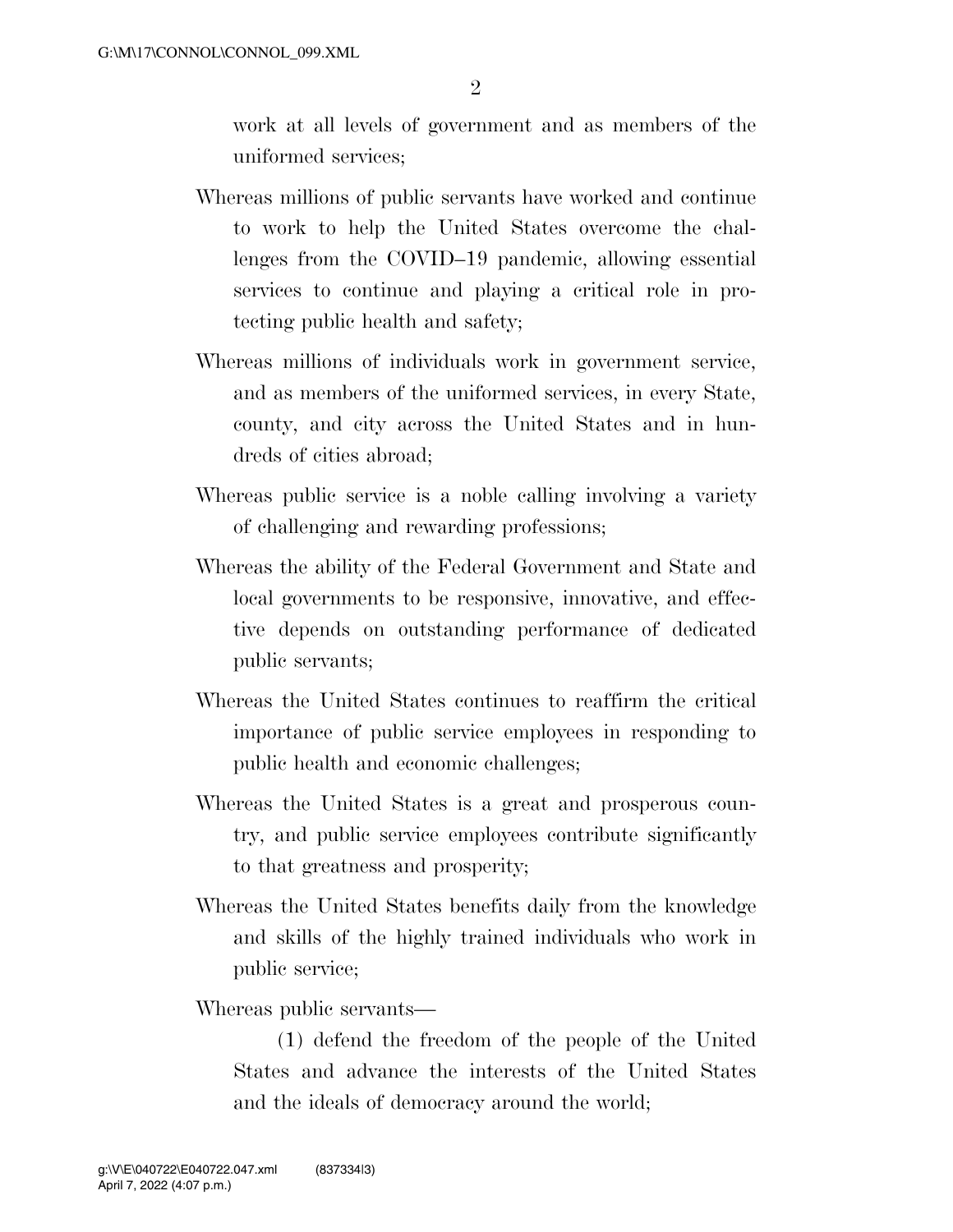(2) provide vital strategic support functions to the Armed Forces and serve in the National Guard and Reserves;

(3) fight crime and fires;

(4) ensure equal access to secure, efficient, and affordable mail service;

(5) deliver benefits under the Social Security Act (42 U.S.C. 301 et seq.), including benefits under the Medicare Program under title XVIII of such Act (42 U.S.C. 1395 et seq.);

(6) fight disease, including COVID–19, and promote better health;

(7) protect the environment and the parks of the United States;

(8) enforce laws guaranteeing equal employment opportunity and healthy working conditions;

(9) defend and secure critical infrastructure;

(10) help the people of the United States recover from natural disasters, pandemics, and terrorist attacks;

(11) teach and work in schools and libraries;

(12) develop new technologies and explore the Earth, the Moon, and space to help improve knowledge on how the world changes;

(13) improve and secure transportation systems;

(14) promote economic stability and growth; and

(15) assist veterans of the Armed Forces;

Whereas members of the uniformed services and civilian employees at all levels of government make significant contributions to the general welfare of the United States, and are on the front lines in the fight to defeat terrorism and maintain homeland security;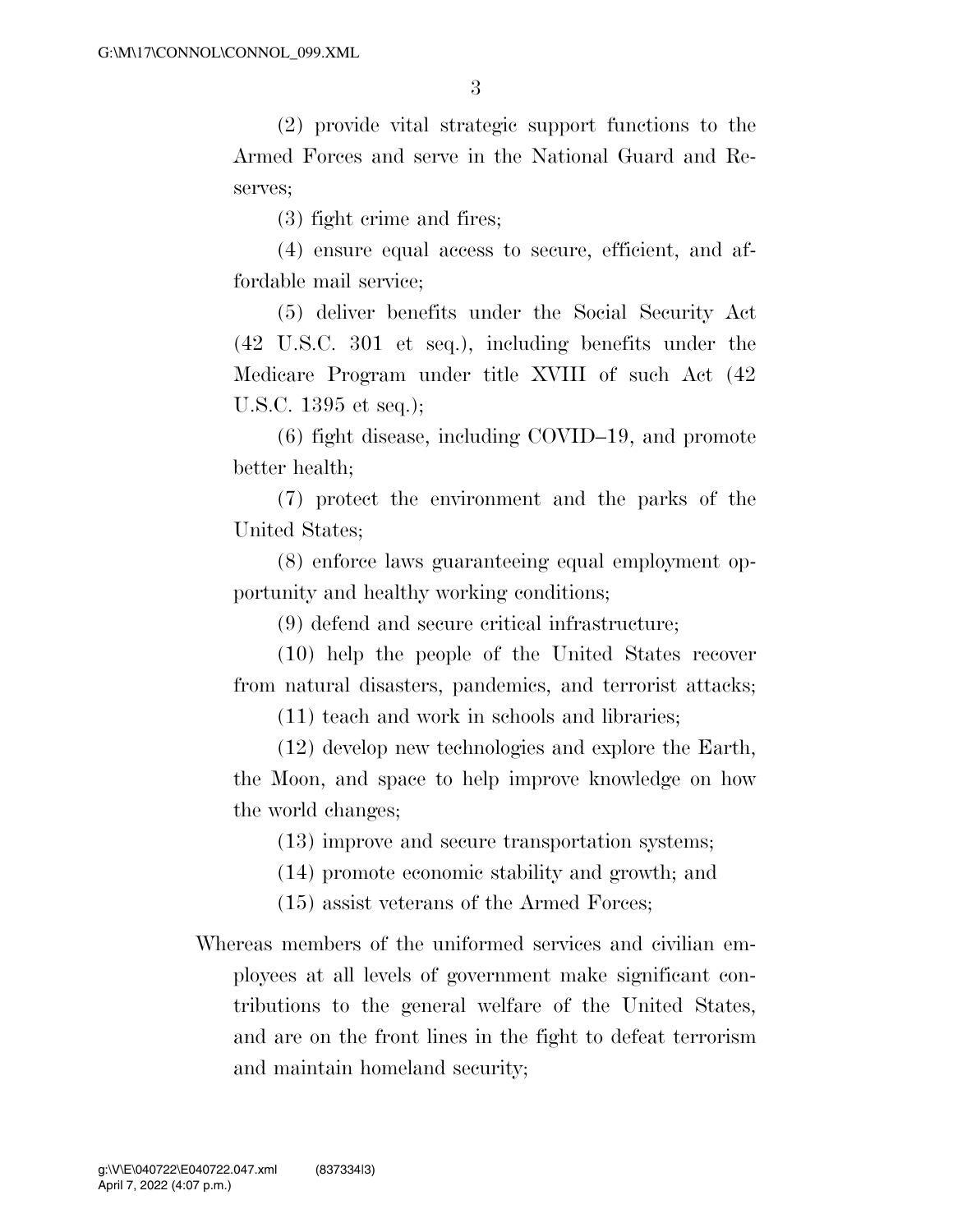- Whereas public servants work in a professional manner to build relationships with other countries and cultures in order to better represent the interests and promote the ideals of the United States;
- Whereas public servants alert Congress and the public to government waste, fraud, and abuse, and of dangers to public health;
- Whereas the individuals serving in the uniformed services, as well as the skilled trade and craft employees of the Federal Government who provide support to their efforts, are committed to doing their jobs regardless of the circumstances, and contribute greatly to the security of the United States and the world;
- Whereas public servants have bravely fought in armed conflicts in the defense of the United States and its ideals and deserve the care and benefits they have earned through their honorable service;
- Whereas public servants have much to offer, as demonstrated by their expertise and innovative ideas and serve as examples by passing on institutional knowledge to train the next generation of public servants;
- Whereas the commitment and perseverance of public servants during the COVID–19 pandemic have allowed essential services to continue, mitigated the disruption to Americans' daily lives, and played a critical role in protecting public health and safety;
- Whereas legislative branch employees, including members of the Capitol Police and officers of the House of Representatives and Senate ensure the smooth functioning of Congress and the safety and security of Members of Congress, their staffs, and visitors to the Capitol complex;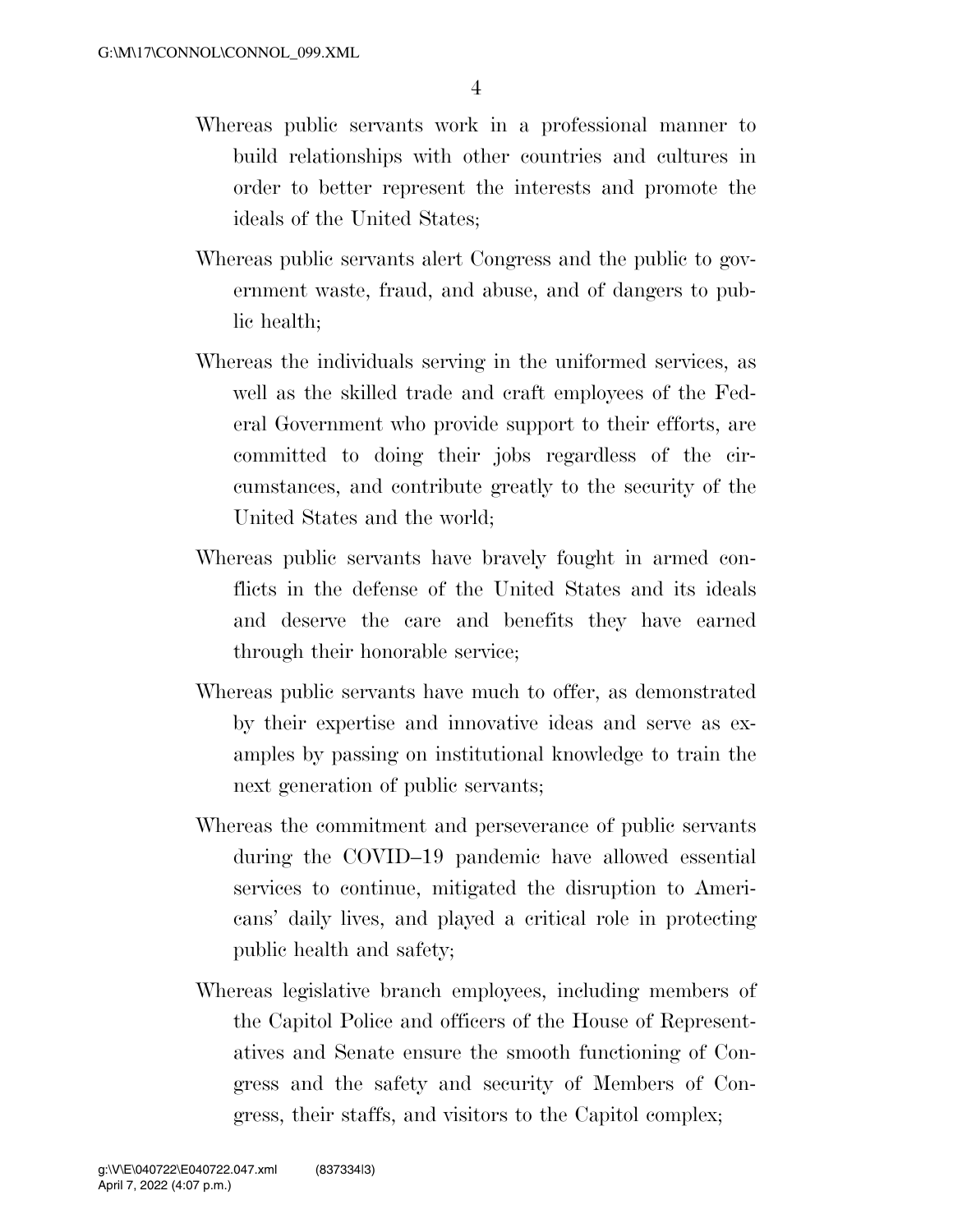- Whereas legislative branch employees working for Members of Congress, congressional committees, and legislative branch agencies work tirelessly to serve constituents and support Congress in fulfilling its constitutional obligations;
- Whereas public servants have decisively and resolutely responded to conflicts around the globe, such as the evolving crisis in Ukraine, through creative diplomatic approaches; and
- Whereas the week of May 1 through 7, 2022, marks the 38th anniversary of Public Service Recognition Week: Now, therefore, be it

1 *Resolved,* That the House of Representatives—

- 2 (1) supports the designation of ''Public Service 3 Recognition Week'';
- 4 (2) commends public servants for their out-5 standing contributions to this great country during 6 Public Service Recognition Week and throughout the 7 year;
- 8 (3) salutes government employees, and mem-9 bers of the uniformed services, for their unyielding 10 dedication to and enthusiasm for public service;
- 11 (4) honors government employees and members 12 of the uniformed services who have given their lives 13 in service to their communities and their country;

14 (5) calls upon a new generation to consider a 15 career in public service as an honorable profession;